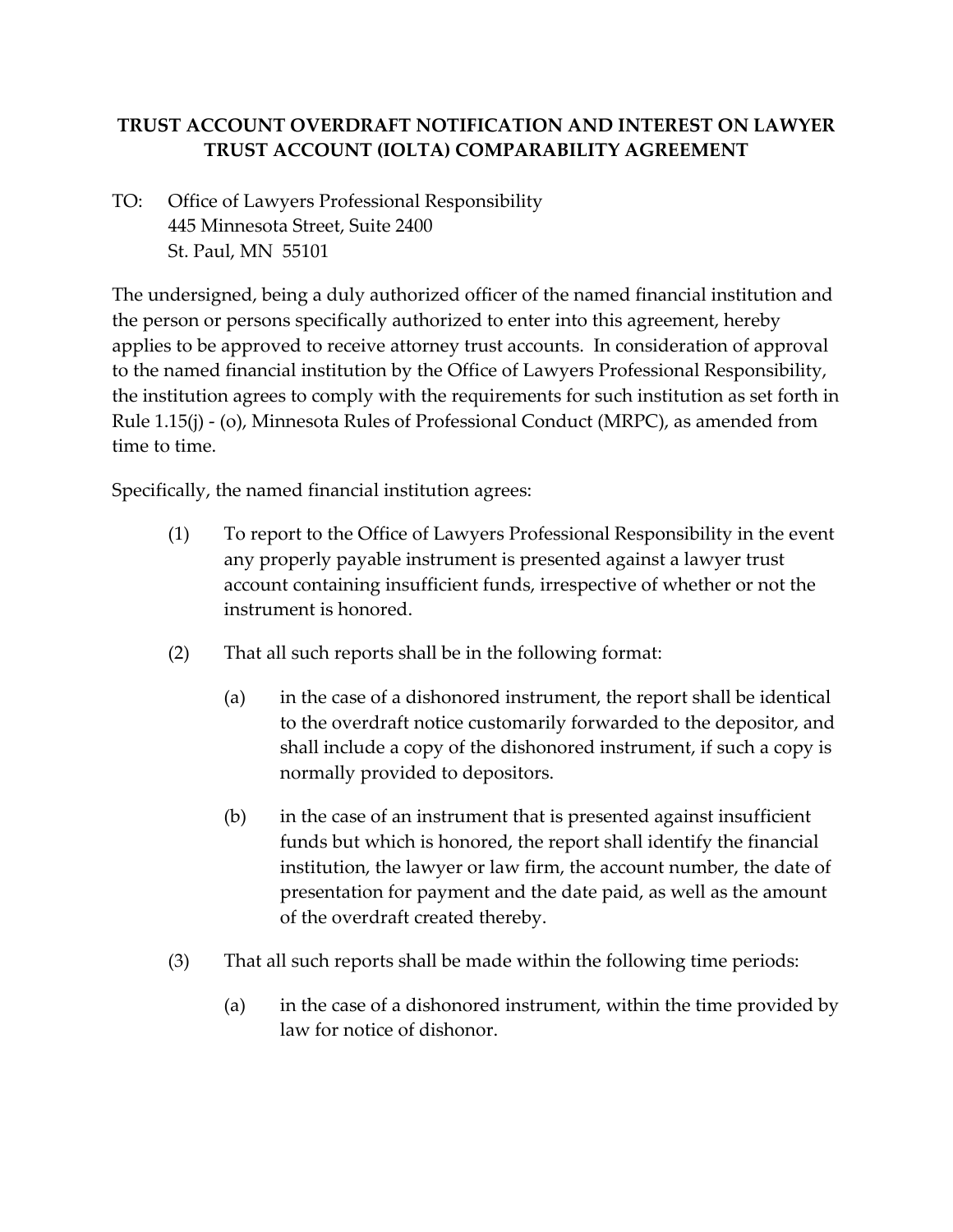- (b) in the case of an instrument that is presented against insufficient funds but which is honored, within five banking days of presentation for payment against insufficient funds.
- (4) To remit the earnings accruing on Interest on Lawyers Trust Account (IOLTA) accounts, net of any allowable reasonable fees, monthly or quarterly to the Minnesota IOLTA Program established by the Minnesota Supreme Court.
- (5) To transmit with each IOLTA remittance a report on a form approved by the Minnesota IOLTA Program that shall identify each lawyer or law firm for whom the remittance is sent, the amount of remittance attributable to each IOLTA account, the rate and type of earnings applied, the amount of earnings accrued, the amount and type of fees deducted, if any, and the average account balance for the period in which the report is made.
- (6) As to each IOLTA account, to transmit to the depositing lawyer or law firm a report in accordance with normal procedures for reporting to its depositors.
- (7) To pay no less on IOLTA accounts than the highest earnings rate generally available from the institution to its non-IOLTA customers on each IOLTA account that meets the same minimum balance or other eligibility qualifications, or alternatively, 80% of the Federal Funds Target Rate on all its IOLTA accounts. Comparability compliance is detailed below.
- (8) That the "allowable reasonable fees" for IOLTA accounts are per check charges, per deposit charges, sweep fees and similar charges assessed against comparable accounts and that all other fees are the responsibility of, and may be charged to, the lawyer maintaining the IOLTA account. Further, fees or charges in excess of the earnings accrued on the account for any month or quarter will not be taken from earnings accrued on other IOLTA accounts or from the principal of the account. The financial institution may elect to waive any or all fees on IOLTA accounts.

This agreement shall apply to all branches of the named financial institution and shall not be canceled except upon three days' notice in writing to the Office of Lawyers Professional Responsibility, 445 Minnesota Street, Suite 2400, St. Paul, Minnesota 55101-2139.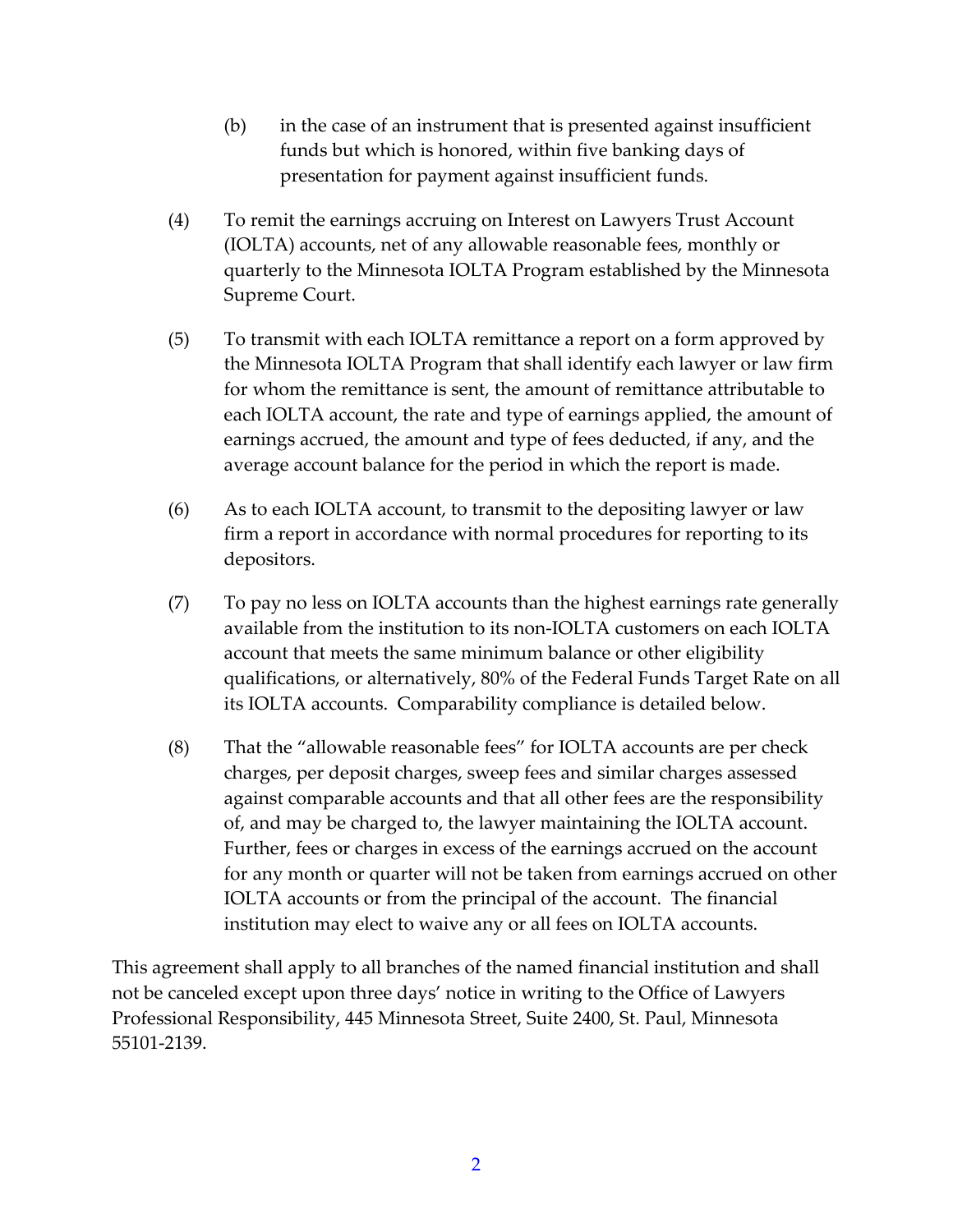Name and address of financial institution's main office:

Minnesota communities in which financial institution maintains branch locations:

Bank routing number:

Name, title and telephone number of the financial institution representative who can be contacted regarding matters covered by this agreement:

Comparability Compliance

After reviewing the comparability rule in Section 7 of this agreement, the financial institution shall choose option A or B below and complete and sign this Comparability Compliance to verify your eligibility to hold IOLTA accounts under Rule 1.15, MRPC.

FINANCIAL INSTITUTION NAME: \_\_\_\_\_\_\_\_\_\_\_\_\_\_\_\_\_\_\_\_\_\_\_\_\_\_

We have reviewed the comparability options identified in Rule 1.15, MRPC, to provide IOLTA accounts with an interest rate no less than the highest yield available to comparable non-IOLTA depositors and make the following election:

## **OPTION A** \_\_\_\_ **[Place an X for the Safe Harbor election]**

To comply with Rule 1.15, MRPC, we agree to pay a variable interest rate on all IOLTA accounts. The variable interest rate is equal to 80% of the Federal Funds Target Rate.

or

## **OPTION B \_\_\_\_ [Place an X here and in appropriate number 1, 2, or 3 below]**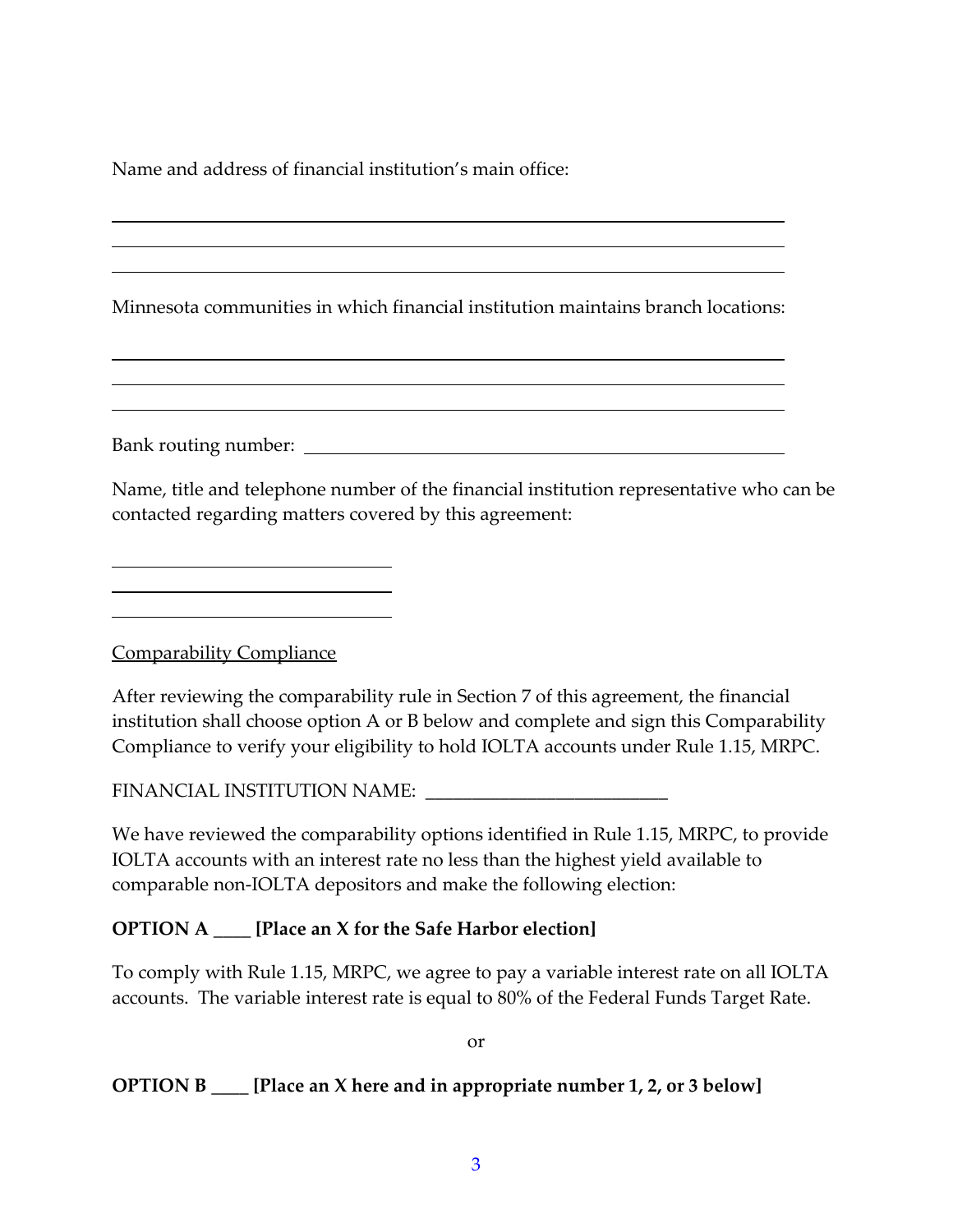To comply with Rule 1.15, MRPC, we agree to provide IOLTA accounts with an interest rate no less than the highest yield available to comparable non-IOLTA depositors, as follows (select one):

1. \_\_\_\_\_ Adjust the interest rate paid on IOLTA accounts to \_\_\_\_\_%, which rate is no less than the rate paid on the following account/product:

\_\_\_\_\_\_\_\_\_\_\_\_\_\_\_\_\_\_\_\_\_\_\_\_\_\_\_\_\_\_\_\_\_\_\_\_\_\_\_\_\_\_\_\_, with the following interest rate: \_\_\_\_\_\_\_\_\_\_\_\_\_\_\_%, which is the highest interest rate available to comparable non-IOLTA depositors.

2. \_\_\_\_ Continue to pay \_\_\_\_\_\_\_\_\_\_\_% which is a rate not less than our **EXECUTE:** Account, which is the highest interest rate available to comparable non-IOLTA depositors.

\_\_\_\_\_\_\_\_\_\_\_\_\_\_\_\_\_\_\_\_\_\_\_\_\_\_\_\_\_\_\_\_\_\_\_\_\_\_\_\_\_\_\_\_\_\_\_\_\_\_\_\_\_\_\_\_\_\_\_\_\_\_

\_\_\_\_\_\_\_\_\_\_\_\_\_\_\_\_\_\_\_\_\_\_\_\_\_\_\_\_\_\_\_\_\_\_\_\_\_\_\_\_\_\_\_\_\_\_\_\_\_\_\_\_\_\_\_\_\_\_\_\_\_\_

\_\_\_\_\_\_\_\_\_\_\_\_\_\_\_\_\_\_\_\_\_\_\_\_\_\_\_\_\_\_\_\_\_\_\_\_\_\_\_\_\_\_\_\_\_\_\_\_\_\_\_\_\_\_\_\_\_\_\_\_\_\_

3. \_\_\_\_ Other (please describe below or attach additional explanation):

**Documentation Requirement: Required** for Compliance if electing Option B to meet interest rate comparability requirement:

- Please attach substantiating documentation for all bank deposit/investment products noted below and include at a MINIMUM the following:
	- o Internal RATE SHEET on **all** deposit/investment accounts; Please include rates for ALL CONSUMER/RETAIL, SMALL BUSINESS/BUSINESS/CORPORATE, GOVERNMENT and WEALTH MANAGEMENT products however categorized at your institution.
	- o Internal deposit accounts interest rate specifications report (listing all rates paid within each product type);
	- o Explanatory product literature and disclosures in support of the election in Option B;
	- o All documentation and disclosures for BUSINESS SWEEP PRODUCTS, including SWEEP TO REPURCHASE AGREEMENTS, SWEEP TO MONEY MARKET MUTUAL FUNDS OR ANY OTHER TYPE OF SWEEP PRODUCT.